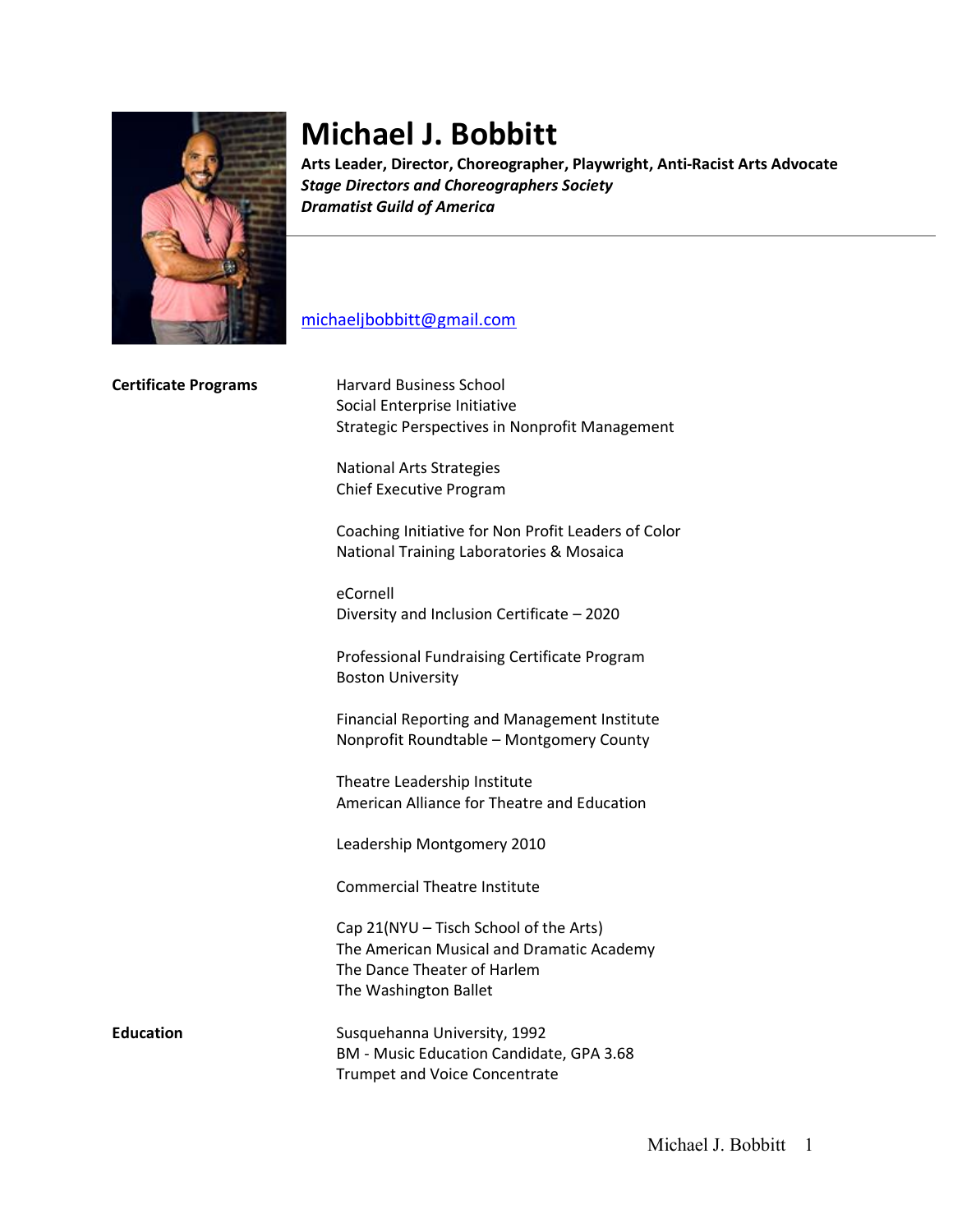## **Senior Management Experience**

Mass Cultural Council (Massachusetts) Executive Director Start Feb 1, 2021

New Repertory Theatre (Watertown, MA) Producing Artistic Director 2019 – 2021

- o Overseeing turnaround, vision, strategic goals and programming of organization
- o Eradicated \$340K debt in year one.
- o Built a reserve of nearly \$500K in year one.
- $\circ$  Hired 6 new employees, increased ticket revenue by 43%, contributed revenue by 33%, audience by 26% and board giving exceeded goal by 57%.
- o Instituted operation, fundraising, financial and governance best practices
- o Lead organizational through building an Anti-racist culture
- $\circ$  Supporting the Boston Area Theatre scene in its Race Equity work, State Funding Advocacy, and Arts Leadership Collaboration.

Adventure Theatre MTC (Montgomery County, MD)

#### Producing Artistic Director

2007– 2019

- $\circ$  Transitioned the organization from a Community Theater volunteer run model, to a Professional theater model;
- $\circ$  Grew the budget from 425k to 2.6 Million, maintaining 70% of the revenue as earned income;
- o Merged Adventure Theatre with Musical Theater Center;
- o Completed the final phase of the theater's renovations without debt;
- $\circ$  Transitioned the board from a working board to a governing/fundraising board;
- o Quadrupled contributed revenue;
- o Expanded patron base from 15,000 to 100,000;
- o Developed underserved audiences (gay families day, celebrate adoption performances, ethnic groups, autism audiences, etc.);
- o Received nearly 60 Helen Hayes Awards Nominations and winning 8.
- $\circ$  Premiered/developed 33 new works/world premiere plays for young audiences 6 have been published, 4 have/will have National Tours, 2 were written by Tony Nominated Broadway writers, 1 transferred internationally and 2 transferred Off-Broadway;
- o Launched ATMTC's National Touring Program;
- o Transferred an ATMTC production to Singapore/Malaysia in partnership with an internationally recognized leading theatre;
- $\circ$  Transferred two ATMTC productions Off-Broadway to 42nd Streets New Victory Theatre;
- o Worked with Tony and Grammy winning/Nominated artists for ATMTC Productions (rare in children's theatre);
- $\circ$  Received national recognition for its programming with features in American Theatre Magazine, Wall Street Journal, Buzzfeed, New York Times, Hollywood Reporter, Rolling Stone, NPR, Associated Press, Essence Magazine, The Grio, Washington Post, and Playbill.com;
- o Received National Awards including The Ann Flagg Multicultural Award from the American Alliance for Theatre and Education for the innovative diversity work Michael has done with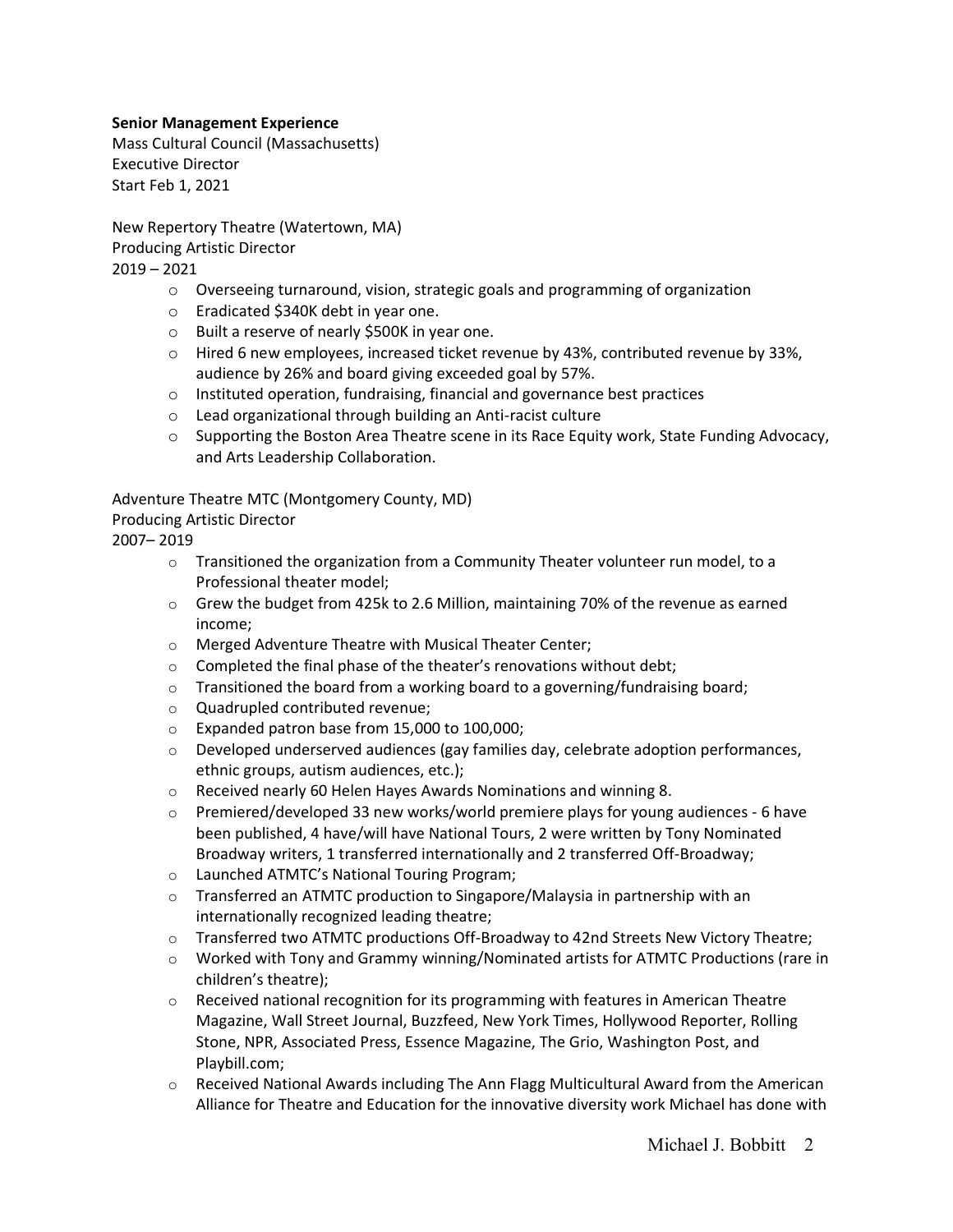ATMTC and the Harold Oaks Award from Theatre for Young Audiences (The Nation's top Award for significant contributions to the children's theatre field);

- o Received local awards including 2014 Making a Difference Award Large Non-Profit Award (Non-Profit Village), 14th Most Exceptional Place to Work in MD, (Gazette of Politics and Business – Exceptional 53), a County Executive's Award
- $\circ$  Granted over \$100,000 scholarships for theater training to deserving and disadvantaged students.
- $\circ$  Created Sensory Friendly/Autism Performances of professional productions. These performances are slightly adjusted for families with children who have autism, Asperger's syndrome and other sensory friendly issues. NOTE: Because of Michael's pioneering efforts behind this program, Sensory Friendly/Autism Performances are now being scheduled all over the world, in local and regional theatres and even Broadway (Matilda, Lion King, Spider Man). Additionally, it is now starting to infiltrate other performing arts – dance and music.
- $\circ$  In 2011, named 14<sup>th</sup> most exceptional business in the state of Maryland Gazette's Politics and Business Exceptional 53 Business;
- $\circ$  Published in several articles and blogs and led/participated in numerous local and national panel discussions on diversity and inclusion and hosting the most attended webinar on diversity by Theatre for Young Audiences, USA;

Smithsonian's Associates Discovery Theater (Washington, DC) Director of Touring Productions 2005-2007

- o Managed budgets, artists and logistic for local touring;
- $\circ$  Helped to grow/develop a series of African-American Museum Theater plays called "The Greatest Stories Never Told" and a series of Asian Museum Theater plays called "Between Heaven and Earth"

#### **Teaching Experience (**1999 - 2008)

| <b>Boston Conservatory at Berklee</b> | <b>Associate Professor: Musical Theatre</b>  |
|---------------------------------------|----------------------------------------------|
| <b>Catholic University</b>            | <b>Adjunct Professor: Theatre Dance</b>      |
| <b>Howard University</b>              | Adjunct Professor: Musical Theatre Technique |
| George Washington University          | Adjunct Professor: Music Theatre Dance       |
| Montgomery College                    | Adjunct Professor: Dance and Movement        |
| Washington School of Ballet           | Dance Instructor                             |
| Dance Institute of Washington         | Dance Instructor                             |
| <b>Boston Conservatory at Berklee</b> | Associate Professor                          |

#### **Volunteer (Related Experience)**

- *2020 Watertown Black Lives Matter Committee*
- *2020 ArtsBoston – Board Member*
- *2020 Theatre Communications Group – Programming Committee*
- *2020 Black and LatinX Pride – Committee*
- *2020 Stage Director and Choreographers Society – Regional Representative*
- *2019 Watertown Public Art Commission*
- *2019 Weissberg Foundation – Board Member*
- *2019 theatreWashington – Board Member*
- *2018 Leadership Montgomery – Board Member*
- *2018 Montgomery Citizens for the Arts – Board Member*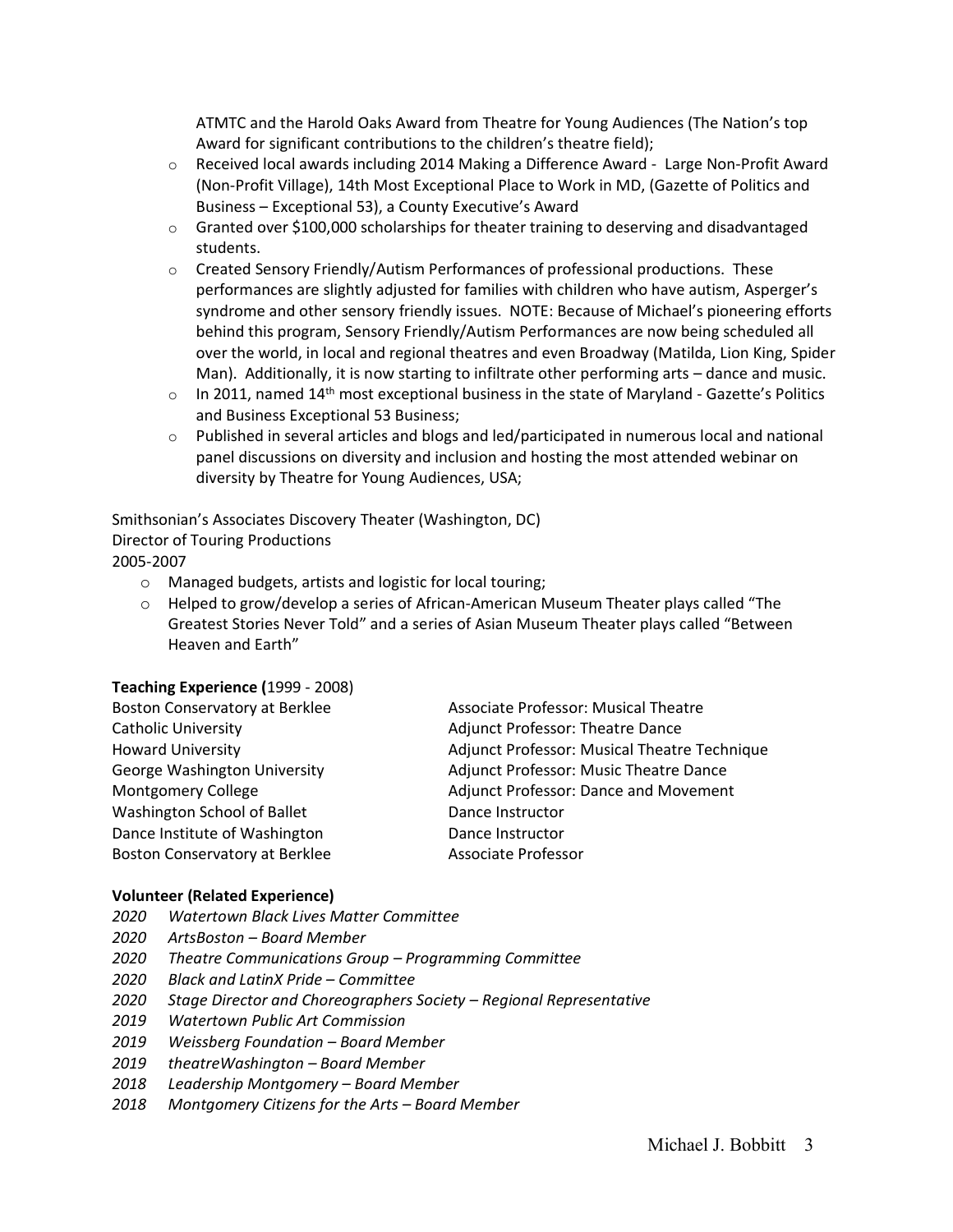- *2015 The Actor's Center – Advisory Board*
- *2015 Flying V Theatre Company – Advisory Board*
- *2014 Non-Profit Village – Board Member*
- *2014 The Playwright's Forum – Advisory Council*
- *2013 Rockville Chamber of Commerce- Board Member*
- *2013 The Welders - Advisory Board*
- *2013 African Continuum Theatre Company – Advisory Board*
- *2013 American Alliance for Theatre and Education – Board Member*
- *2011 theatreWashington – Board Member*
- *2011 Arts and Humanities County of Montgomery County – Board Member* - Development Committee
- *2010 League of Washington Theatres* 
	- President of the Board
- *2009 TYA/USA, Inc. -* Board Member
	- Secretary
	- *Chair*, Membership Committee
		- $\circ$  Devised the Organizations first membership drive, increasing membership by 200%
	- *Chair*, Bylaws/Governance Committee
		- $\circ$  Revised the Organizations bylaws and currently documenting, updating and revising all policies
	- *Chair*, Strategic Plan Committee
		- $\circ$  Worked with the board of directors to create the organizations strategic plan and implementation, resulting in more focus for the organization and increased membership
- *2009 DC Arts and Humanities Education Collaborative* Board Member
	- Vice President
	- Increased contributed income to the organization
	- Gala Committee
	- Development Committee
- *2008 Young Non-Profit Network DC -* Co-Chair Executive Director Roundtable
- *2007 Montgomery County Commission on Children and Youth* Commissioner
- *2007 Maryland Citizens for the Arts* Emerging Arts Advocates
- *2007 Bethesda Chevy Chase Chamber of Commerce*
	- Membership Committee
	- Strategic Planning Committee

### **Professional Affiliations**

Leadership Montgomery (Class of 2010)

Americans for the Arts

American Alliance for Theater and Education

Theatre for Young Audiences

Stage Directors and Choreographers Society

Dramatist Guild of America

Producer's League of Theatre for Young Audiences

Theatre Communications Group

# **Related Experience**

The City Talks: Colonialism, Enslavement, and the Arts Panelist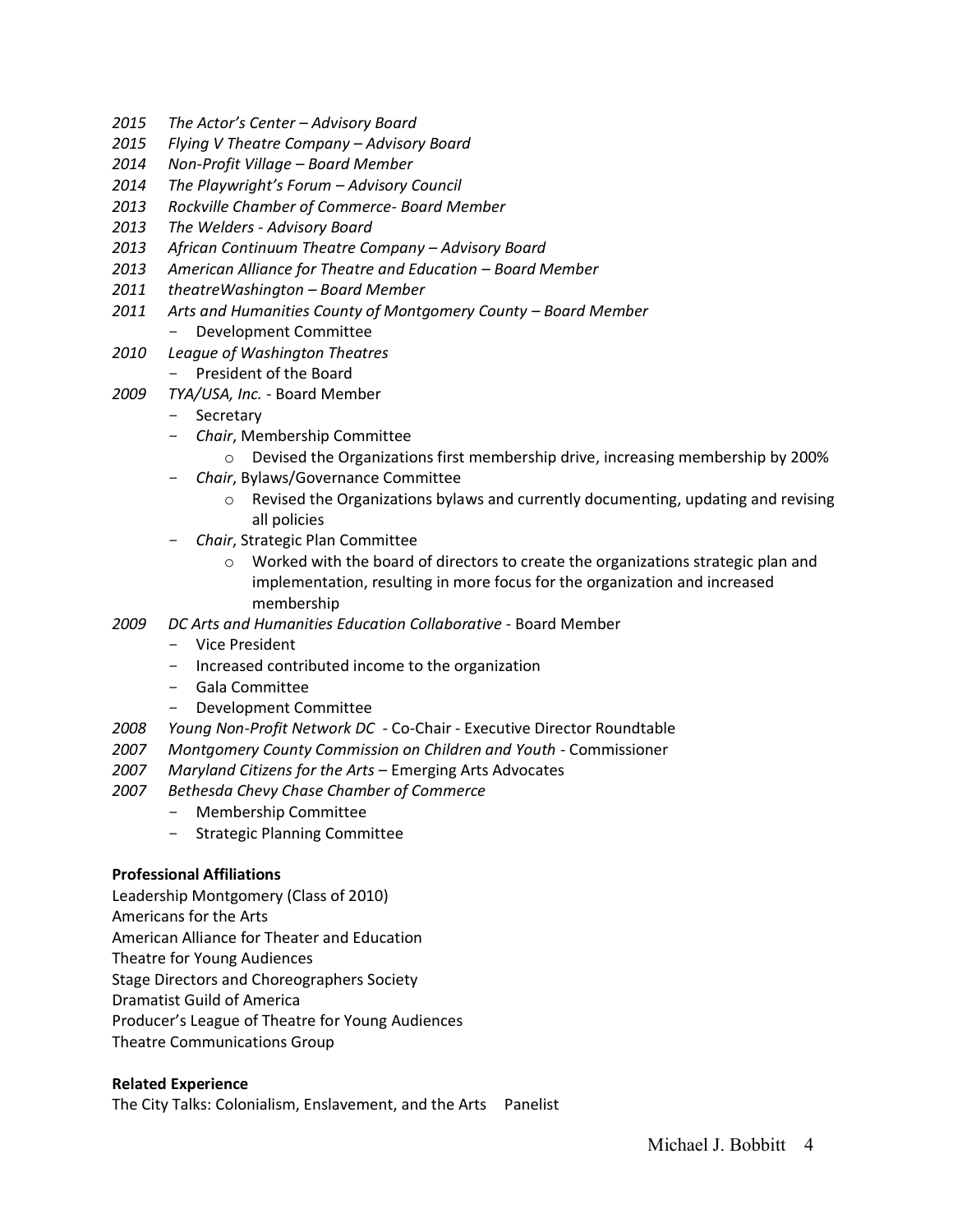| Keynote Speech (Maryland Citizens for the Arts) | Keynote                                    |
|-------------------------------------------------|--------------------------------------------|
| <b>Cohen New Works Festival</b>                 | Respondent                                 |
| National Endowment for the Arts                 | <b>Grants Panelist</b>                     |
| DC Commission on the Arts and Humanities        | <b>Grants Panelist</b>                     |
| Maryland State Arts Council                     | <b>Grants Panelist</b>                     |
| Arts and Humanities Council of Mont. County     | <b>Grants Panelist</b>                     |
| Mead Theatre Lab Program                        | <b>Application Reviewer</b>                |
| Lead America's Theatre Conference               | Guest Speaker (Fordham University)         |
| <b>Emerging Arts Leaders Symposium</b>          | <b>Guest Speaker (American University)</b> |
| The Actors' Center Actors' Expo                 | <b>Guest Speaker</b>                       |
| Southeastern Theatre Conference                 | Respondent                                 |
| Helen Hayes Awards                              | Judge                                      |
| Wash. Post Music and Dance Scholarship Awards   | Judge                                      |
| Junior Theatre Festival                         | Judge                                      |

#### **Professional Awards**

*Newton-Needham MetroWest 50 Most Influential Business People of Color 2020 Metro Daily 25 Most Interesting People in Metro West Library Super Hero –* Montgomery County Friends of the Library *2nd Annual DAINTY Award Recipient* – No Rules Theatre Company *County Executive's Award for Excellence in the Arts and Humanities - Emerging Leader Award Hall of Fame Inductee* - Gonzaga College High School *Helen Hayes Tribute Awardee 3 Helen Hayes Award Nominations for Outstanding Choreography – Mirandy and Brother Wind, Good Night Moon, Miss Nelson is Missing A Charles MacArthur Award Nomination for Outstanding New Play or Musical – Three Little Birds Helen Hayes Award Nomination for Outstanding New Play or Musical – Adaptation - Jumanji American Alliance for Theatre and Education Scholarship* - Theatre Leadership Institute *National Alliance for Musical Theatre* - The Producer Writer Initiative o Playwright - *The Bingo Long Traveling All-Stars And Motor Kings* 

*Maryland State Arts Council* - Individual Artists Grant

o Playwright - *Mirandy and Brother Wind*

*Arts and Humanities Council of Montgomery County* - Creative Project Grant

o Playwright - *Mirandy and Brother Wind*

*The Puffin Foundation Grant Recipient* 

o Playwriting - *The Yellow Rose of Texas*

**Feature Articles American Theatre Magazine** https://www.americantheatre.org/2021/01/05/boards-are-broken-so-letsbreak-and-remake-them/

Boston Globe:

https://www.bostonglobe.com/arts/2019/03/21/reflecting-vision-diversitynew-rep-names-new-artistic-director/skTAdZv0UcxukWBLpKJDRJ/story.html

Howlround: https://howlround.com/commons/michael-bobbitt Washington Post: